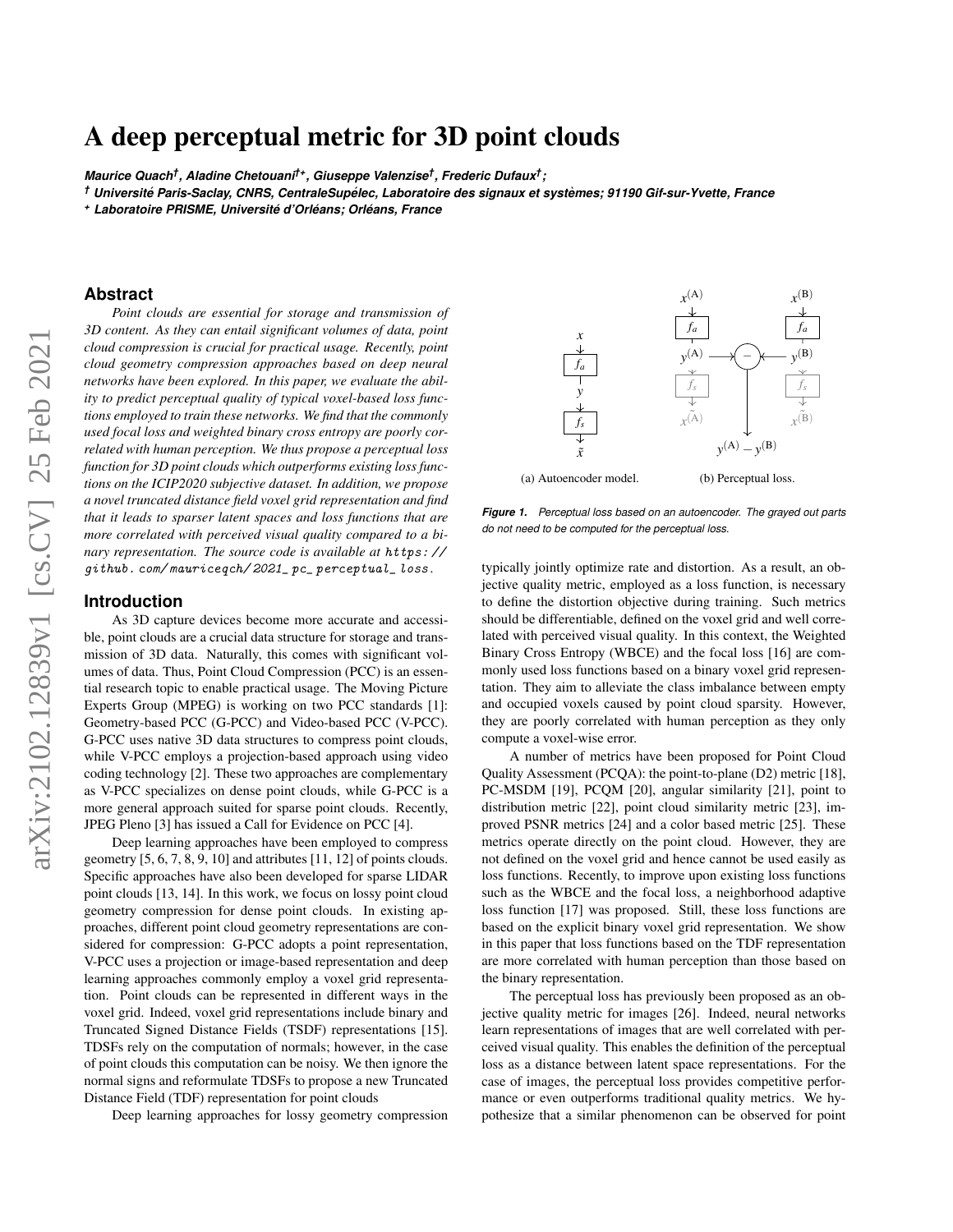<span id="page-1-1"></span>

*Figure 2. Voxel grid representations of a point cloud. The upper bound distance value is 2 for the TDF and the TSDF. Normals are facing up in the TSDF.*

<span id="page-1-0"></span>**Table [1:](#page-1-0) Objective quality metrics considered in this study.**

| Domain        | Name                            | Signal type      | <b>Block</b><br>aggregation | Learning<br>based | Description                                      |
|---------------|---------------------------------|------------------|-----------------------------|-------------------|--------------------------------------------------|
| Points        | D1 MSE                          | Coordinates      |                             |                   | Point-to-point MSE                               |
|               | D <sub>2</sub> M <sub>SF</sub>  | Coordinates      |                             |                   | Point-to-plane MSE                               |
|               | D1 PSNR                         | Coordinates      |                             |                   | Point-to-point PSNR                              |
|               | D <sub>2</sub> PSN <sub>R</sub> | Coordinates      | х                           | Х                 | Point-to-plane PSNR                              |
| Voxel<br>Grid | <b>Bin BCE</b>                  | Binary           | l 1                         |                   | Binary cross entropy                             |
|               | <b>Bin naBCF</b>                | Binary           | L1                          |                   | Neighborhood adaptive binary cross entropy [17]  |
|               | Bin WBCE 0.75                   | Binary           | 12                          |                   | Weighted binary cross entropy with $w = 0.75$    |
|               | Bin Pl                          | Binary           | l 1                         |                   | Perceptual loss (explicit) on all feature maps   |
|               | Bin PI F1                       | Binary           | l 1                         |                   | Perceptual loss (explicit) on feature map 1      |
|               | TDF MSF                         | <b>Distances</b> |                             |                   | Truncated distance field (TDF) MSE               |
|               | TDF PL                          | <b>Distances</b> | l 1                         |                   | Perceptual loss (implicit) over all feature maps |
|               | TDF PL F9                       | Distances        |                             |                   | Perceptual loss (implicit) on feature map 9      |

clouds.

Therefore, we propose a differentiable perceptual loss for training deep neural networks aimed at compressing point cloud geometry. We investigate how to build and train such a perceptual loss to improve point cloud compression results. Specifically, we build a differentiable distortion metric suitable for training neural networks to improve PCC approaches based on deep learning. We then validate our approach experimentally on the ICIP2020 [\[27\]](#page-5-26) subjective dataset. The main contributions of the paper are as follows:

- A novel perceptual loss for 3D point clouds that outperforms existing metrics on the ICIP2020 subjective dataset
- A novel implicit TDF voxel grid representation
- An evaluation of binary (explicit) and TDF (implicit) representations in the context of deep learning approaches for point cloud geometry compression

# **Voxel grid representations**

In this study, we consider different voxel grid representations for point clouds. A commonly used voxel grid representation is the explicit binary occupancy representation where the occupancy

of a voxel (occupied or empty) is represented with a binary value (Figure [2a\)](#page-1-1). In the binary (Bin) representation (Figure [2a\)](#page-1-1), each voxel has a binary occupancy value indicating whether it is occupied or empty. When the *i*th voxel is occupied, then  $x_i = 1$  and otherwise  $x_i = 0$ .

Another representation is the implicit TSDF representation which has been employed for volume compression [\[9\]](#page-5-8). Instead of an occupancy value, the value of a voxel is the distance from this voxel to the nearest point and the sign of this value is determined from the orientation of the normal (Figure [2b\)](#page-1-1). However, this requires reliable normals which may not be available in sparse and/or heavily compressed point clouds.

Hence, we propose an implicit TDF representation which is a variant of the TSDF without signs and therefore does not require normals. In the implicit TDF representation (Figure [2c\)](#page-1-1), the *i*th voxel value is  $x_i = d$ , where *d* is the distance to its nearest occupied voxel. Consequently,  $x_i = 0$  when a voxel is occupied and  $x_i = d$  with  $d > 0$  otherwise. Additionally, we truncate and normalize the distance values into the [0,1] interval with

<span id="page-1-2"></span>
$$
x_i = \min(d, u)/u,\tag{1}
$$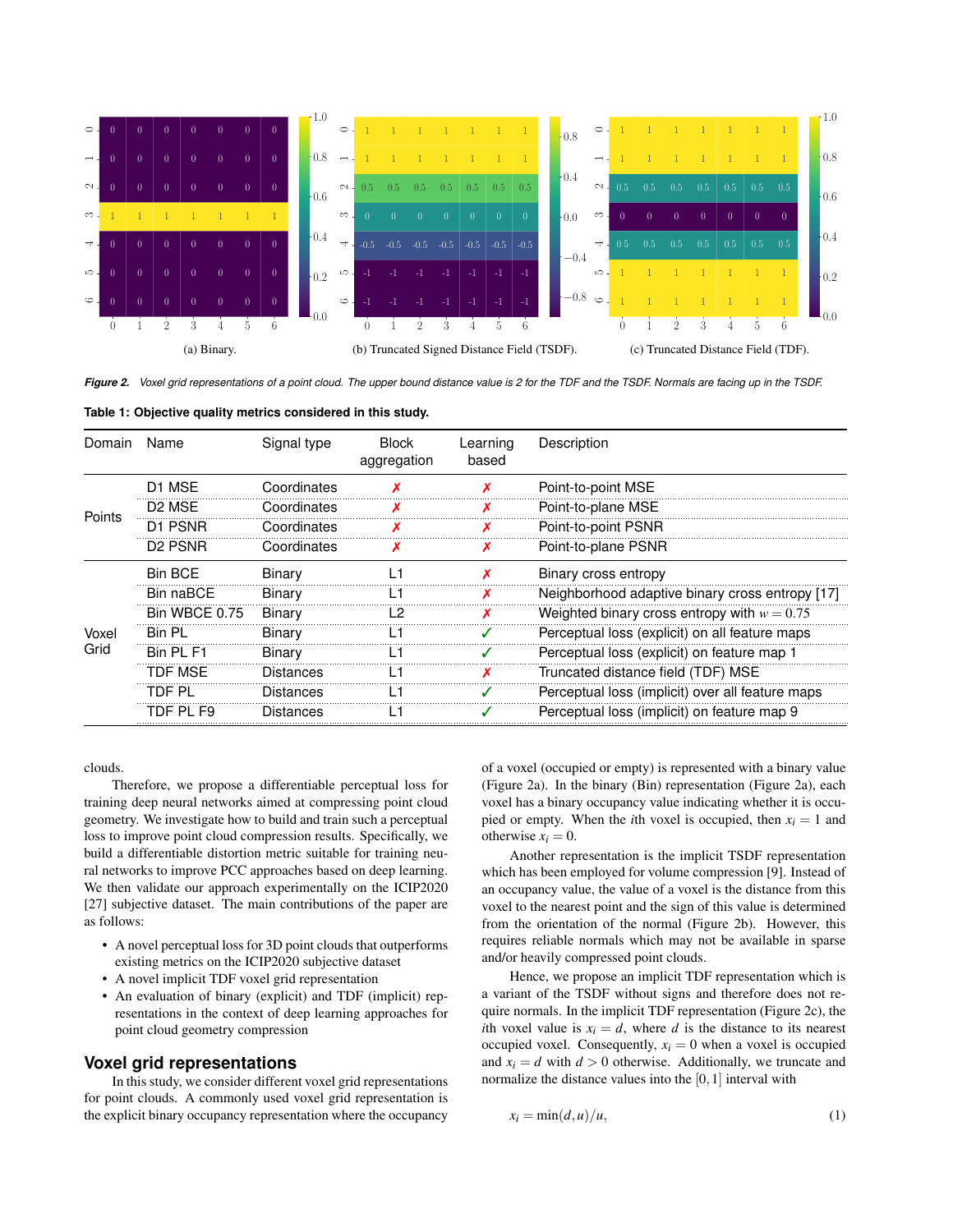where *u* is an upper bound value.

In this study, we focus on the explicit binary and implicit TDF representations.

# **Objective quality metrics**

In Table [1,](#page-1-0) we present the objective quality metrics considered in this study. Specifically, we evaluate metrics that are differentiable on the voxel grid to evaluate their suitability as loss functions for point cloud geometry compression. We include metrics defined on binary and TDF representations and we compare their performance against traditional point set metrics.

#### *Voxel grid metrics*

We partition the point cloud into blocks and compute voxel grid metrics for each block. For each metric, we aggregate metric values over all blocks with either L1 or L2 norm. Specifically, we select the best aggregation experimentally for each metric.

Given two point clouds A and B, we denote the *i*th voxel value for each point cloud as  $x_i^{(A)}$  and  $x_i^{(B)}$ . Then, we define the WBCE as follows

$$
-\frac{1}{N} \sum_{i} \left( \alpha x_i^{(A)} \log(x_i^{(B)}) + (1 - \alpha)(1 - x_i^{(A)}) \log(1 - x_i^{(B)}) \right),\tag{2}
$$

where  $\alpha$  is a balancing weight between 0 and 1. The binary cross entropy (BCE) refers to the case  $\alpha = 0.5$ .

Different from the WBCE, the Focal Loss (FL) amplifies  $(\gamma > 1)$  or reduces  $(\gamma < 1)$  errors and is defined as follows

$$
-\sum_{i} \left( \alpha x_i^{(A)} (1 - x_i^{(B)})^{\gamma} \log(x_i^{(B)}) + (1 - \alpha)(1 - x_i^{(A)}) (x_i^{(B)})^{\gamma} \log(1 - x_i^{(B)}) \right),\tag{3}
$$

where  $\alpha$  is a balancing weight and the log arguments are clipped between 0.001 and 0.999.

Compared to the WBCE, the FL adds two factors  $(1 - x_i^{(\text{B})})^{\gamma}$ and  $(x_i^{(B)})^{\gamma}$ . However, while in the context of neural training,  $x_i^{(B)}$  is an occupancy probability, in the context of quality assessment,  $x_i^{(B)}$  is a binary value. As a result, the FL is equivalent to the WBCE since  $\gamma$  has no impact in the latter case. For this reason, we include the WBCE with  $\alpha = 0.75$  in our experiments as an evaluation proxy for the FL used in [\[6\]](#page-5-5).

The neighborhood adaptive BCE (naBCE) [\[17\]](#page-5-24) was proposed as an alternative to the BCE and FL [\[16\]](#page-5-15). It is a variant of the WBCE in which the weight  $\alpha$  adapts to the neighborhood of each voxel *u* resulting in a weight  $\alpha_u$ . Given a voxel *u*, its neighboorhood is a window *W* of size  $m \times m \times m$  centered on *u*. Then, the neighborhood resemblance  $r<sub>u</sub>$  is the sum of the inverse euclidean distances of neighboring voxels with the same binary occupancy value as  $u$ . Finally, the weight  $\alpha_u$  is defined as  $\alpha_u = \max(1 - r_u/\max(r))$ ,0.001) where  $\max(r)$  is the maximum of all neighborhood resemblances.

The Mean Squared Error (MSE) on the TDF is expressed as follows

$$
\frac{1}{N} \sum_{i} (x_i^{(A)} - x_i^{(B)})^2.
$$
 (4)

#### *Perceptual Loss*

We propose a perceptual loss based on differences between latent space representations learned by a neural network. More precisely, we use an autoencoder as the underlying neural network. The model architecture of autoencoder used and its training procedure are presented in the following.

#### *Model architecture*

We adopt an autoencoder architecture based on 3D convolutions and transposed convolutions. Given an input voxel grid *x*, we perform an analysis transform  $f_a(x) = y$  to obtain the latent space *y* and a synthesis transform  $f_s(y) = \tilde{x}$  as seen in Figure [1a.](#page-0-0) The analysis transform is composed of three convolutions with kernel size 5, stride 2 while the synthesis transform is composed of three transposed convolutions with same kernel size and stride. We use ReLU [\[28\]](#page-5-27) activations for all layers except for the last layer which uses a sigmoid activation.

#### *Training*

Using the previously defined architecture, we train two neural networks: one with explicit representation (binary) and another with implicit representation (TDF).

In the explicit case, we perform training of the perceptual loss with a focal loss function as defined in Eq. [\(3\)](#page-2-0). In the implicit case, we first define the Kronecker delta  $\delta_i$  such that  $\delta_i = 1$  when  $i = 0$  and otherwise  $\delta_i = 0$ . Then, we define an adaptive MSE loss function for the training of the perceptual loss as follows

$$
\frac{1}{N} \sum_{i} \left( \delta_{1-x_i^{(A)}} w(x_i^{(A)} - x_i^{(B)})^2 + (1 - \delta_{1-x_i^{(A)}})(1 - w)(x_i^{(A)} - x_i^{(B)})^2 \right),
$$
\n(5)

<span id="page-2-0"></span>where *w* is a balancing weight. Specifically, we choose *w* as the proportion of distances strictly inferior to 1 with

$$
w = \min\left(\max\left(\frac{\sum_{i} 1 - \delta_{1-x_i^{(A)}}}{N}, \beta\right), 1 - \beta\right).
$$
 (6)

where  $\beta$  is a bounding factor such that *w* is bounded by  $[\beta, 1-\beta]$ . This formulation compensates for class imbalance while avoiding extreme weight values.

In that way, the loss function adapts the contributions from the voxels that are far from occupied voxels  $(x_i^{(A)} = 1)$  and voxels that are near occupied voxels  $(x_i^{(A)} < 1)$ . We train the network with the Adam [\[29\]](#page-5-28) optimizer.

#### *Metric*

As seen in Figure [1b,](#page-0-0) in order to compare two point clouds  $x^{(A)}$  and  $x^{(B)}$ , we compute their respective latent spaces  $f_a(x^{(A)}) = y^{(A)}$  and  $f_a(x^{(B)}) = y^{(B)}$  using the previously trained analysis transform. These latent spaces each have *F* feature maps of size  $W \times D \times H$  (width, depth, height). Then, we define the MSE between latent spaces as follows

$$
\frac{1}{N} \sum_{i} (y_i^{(A)} - y_i^{(B)})^2.
$$
 (7)

We compute this MSE either over all *F* feature maps or on single feature maps.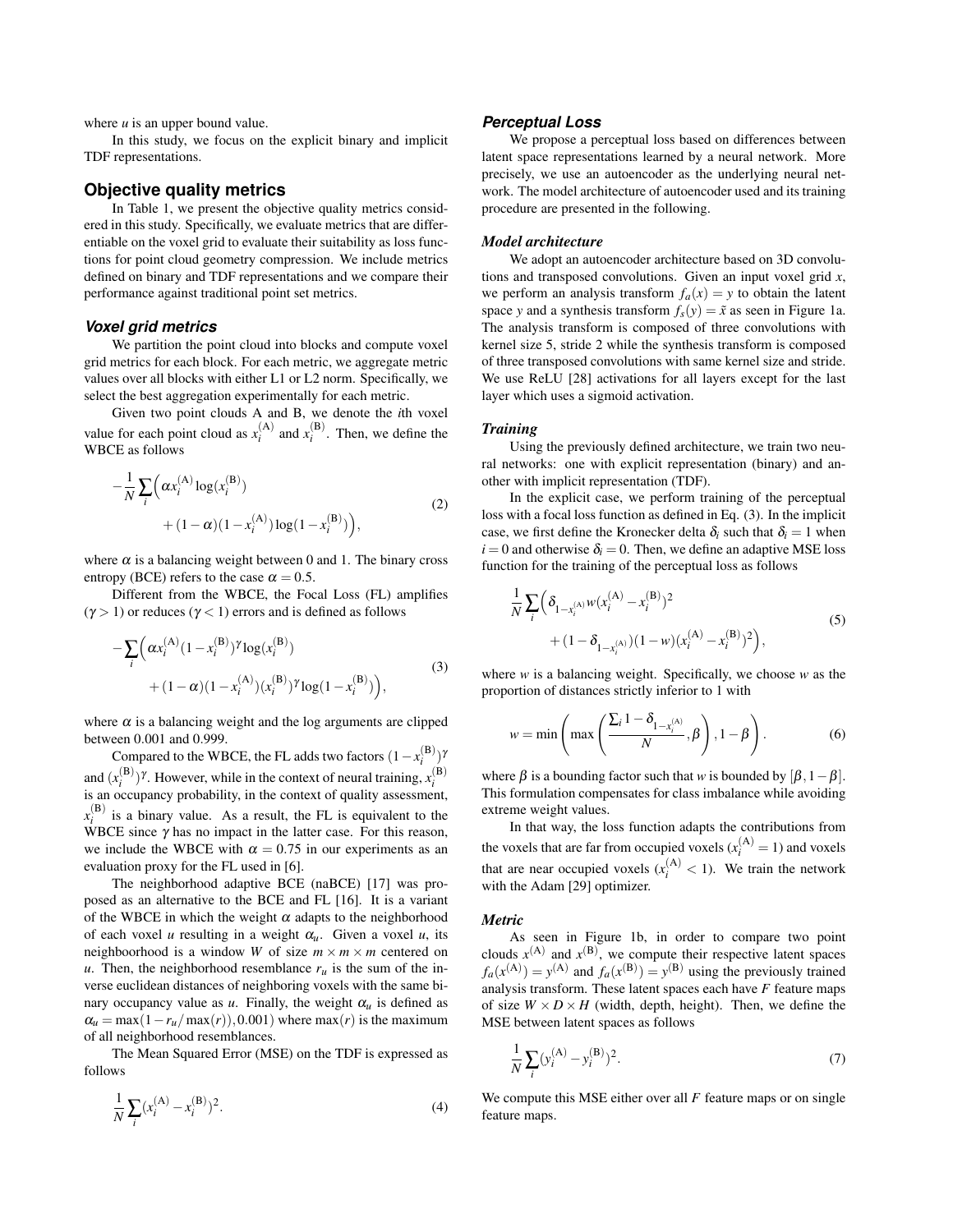<span id="page-3-0"></span>**Table [2:](#page-3-0) Statistical analysis of objective quality metrics.**

| Method                         | PCC   | SROCC | <b>RMSE</b> | OR    |  |
|--------------------------------|-------|-------|-------------|-------|--|
| TDF PL F9                      | 0.951 | 0.947 | 0.094       | 0.375 |  |
| D <sub>2</sub> M <sub>SE</sub> | 0.946 | 0.943 | 0.100       | 0.469 |  |
| TDF MSF                        | 0.940 | 0.940 | 0.103       | 0.385 |  |
| D1 MSE                         | 0.938 | 0.933 | 0.109       | 0.479 |  |
| TDF PL                         | 0.935 | 0.933 | 0.110       | 0.490 |  |
| Rin PI F1                      | 0.922 | 0.916 | 0.115       | 0.406 |  |
| D <sub>2</sub> PSNR            | 0.900 | 0.898 | 0.129       | 0.500 |  |
| Bin WBCE 0.75                  | 0.875 | 0.859 | 0.144       | 0.531 |  |
| Bin Pl                         | 0.863 | 0.867 | 0.151       | 0.552 |  |
| D <sub>1</sub> PSNR            | 0.850 | 0.867 | 0.158       | 0.448 |  |
| Bin naBCE                      | 0.740 | 0.719 | 0.201       | 0.573 |  |
| <b>Bin BCE</b>                 | 0.713 | 0.721 | 0.207       | 0.635 |  |

## *Point set metrics*

#### *Point-to-point (D1) and point-to-plane (D2)*

The point-to-point distance (D1) [\[30\]](#page-5-29) measures the average error between each point in A and their nearest neighbor in B:

$$
e_{\text{A},\text{B}}^{D1} = \frac{1}{N_{\text{A}}} \sum_{\forall a_i \in \text{A}} ||a_i - b_j||_2^2
$$
 (8)

where  $b_j$  is the nearest neighbor of  $a_i$  in B.

In contrast to D1, the point-to-plane distance (D2) [\[18\]](#page-5-16) projects the error vector along the normal and is expressed as follows

$$
e_{\text{A},\text{B}}^{D2} = \frac{1}{N_{\text{A}}} \sum_{\forall a_i \in \text{A}} ((a_i - b_j) \cdot n_i)^2
$$
 (9)

where  $b_j$  is the nearest neighbor of  $a_i$  in B and  $n_i$  is the normal vector at *ai* .

The normals for original and distorted point clouds are computed with local quadric fittings using 9 nearest neighbors.

The D1 and D2 MSEs are the maximum of  $e_{A,B}$  and  $e_{B,A}$  and their Peak Signal-to-Noise Ratio (PSNR) is then computed with a peak error corresponding to three times the point cloud resolution as defined in [\[30\]](#page-5-29).

# **Experiments** *Experimental setup*

We evaluate the metrics defined above on the ICIP2020 [\[27\]](#page-5-26) subjective dataset. It contains 6 point clouds [\[31,](#page-5-30) [32\]](#page-5-31) compressed using G-PCC Octree, G-PCC Trisoup and V-PCC with 5 different rates yielding a total of 96 stimuli (with 6 references) and their associated subjective scores.

For each metric, we compute the Pearson Correlation Coefficient (PCC), the Spearman Rank Order Correlation Coefficient (SROCC), the Root Mean Square Error (RMSE) and the Outlier Ratio (OR). We evaluate the statistical significance of the differences between PCCs using the method in [\[33\]](#page-5-32). These metrics are computed after logistic fittings with cross-validation splits. Each split contains stimuli for one point cloud (i.e. reference point cloud and its distorted versions) as a test set and stimuli of all

other point clouds as a training set. The metrics are then computed after concatenating results for the test set of each split. They are summarized in Table [1](#page-1-0) and the values before and after logistic fitting are shown in Figure [3.](#page-4-0)

We use an upper bound value  $u = 5$  when computing the TDF in Eq. [\(1\)](#page-1-2) and a block size of 64 when block partitioning point clouds. The naBCE window size is  $m = 5$  as in the original paper. The perceptual loss is trained with a learning rate of 0.001,  $\beta_1 = 0.9$  and  $\beta_2 = 0.999$  on the ModelNet dataset [\[34\]](#page-5-33) after block partitioning using Python 3.6.9 and TensorFlow [\[35\]](#page-5-34) 1.15.0.

## *Comparison of perceptual loss feature maps*

In our experiments, we first considered the perceptual loss computed over all feature maps. However, we observed that some feature maps are more perceptually relevant than others. Consequently, we include the best feature maps for each voxel grid representation in our results. This corresponds to feature map 9 (TDF PL F9) for TDF PL and 1 (Bin PL F1) for Bin PL.

Moreover, We observe that some feature maps are unused by the neural network (constant). Therefore, they exhibit high RMSE values (all equal to 0.812) as their perceptual loss MSE are equal to 0. Specifically, we observe that TDF PL has 6 unused feature maps, while Bin PL has a single unused feature map. This suggests that the perceptual loss learns a sparser latent space representation when using TDF compared to binary. Thus, implicit representations may improve compression performance compared to explicit representations as fewer feature maps may be needed.

#### *Comparison of objective quality metrics*

In Table [2,](#page-3-0) we observe that the TDF PL F9 is the best method overall. In particular, identifying the most perceptually relevant feature map and computing the MSE on this feature map provides a significant improvement. Specifically, the difference between the PCCs of TDF PL F9 and TDF PL is statistically significant with a confidence of 95%.

For voxel grid metrics, we observe that TDF metrics perform better than binary metrics. In particular, the RMSEs of the former are noticeably lower for point clouds compressed with G-PCC Octree compared to the RMSE of the latter as can be seen in Table [3.](#page-4-1) This suggests that implicit representations may be better at dealing with density differences between point clouds in the context of point cloud quality assessment.

## **Conclusion**

We proposed a novel perceptual loss that outperforms existing objective quality metrics and is differentiable in the voxel grid. As a result, it can be used as a loss function in deep neural networks for point cloud compression and it is more correlated with perceived visual quality compared to traditional loss functions such as the BCE and the focal loss. Overall, metrics on the proposed implicit TDF representation performed better than explicit binary representation metrics. Additionally, we observed that the TDF representation yields sparser latent space representations compared to the binary representations. This suggests that switching from binary to the TDF representation may improve compression performance in addition to enabling the use of better loss functions.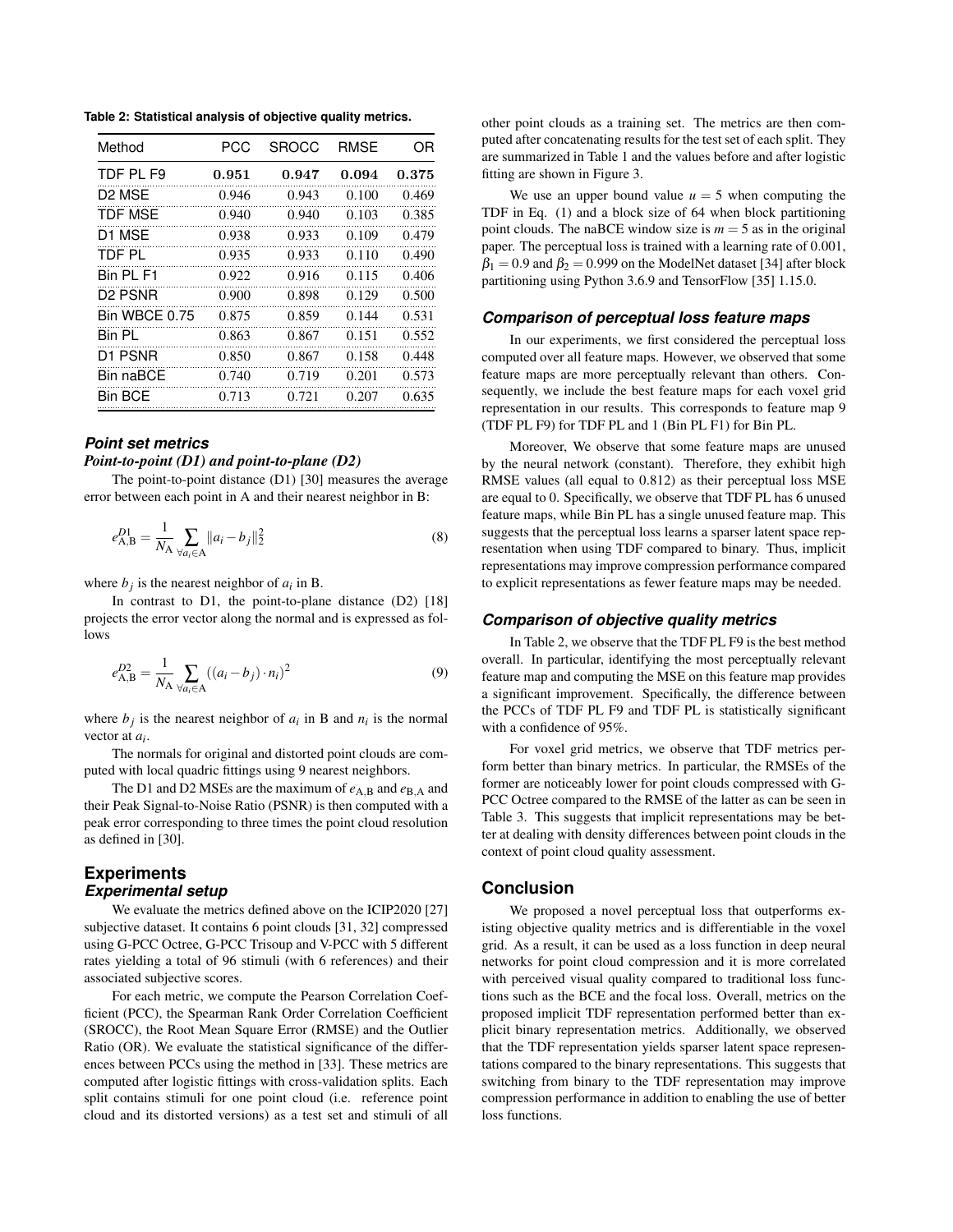<span id="page-4-0"></span>

*Figure 3. Scatter plots between the objective quality metrics and the MOS values. The plots before and after logistic fitting are shown.*

<span id="page-4-1"></span>

| Method                          | G-PCC Octree |              |             |            | G-PCC Trisoup |             |            | V-PCC        |             |  |
|---------------------------------|--------------|--------------|-------------|------------|---------------|-------------|------------|--------------|-------------|--|
|                                 | <b>PCC</b>   | <b>SROCC</b> | <b>RMSE</b> | <b>PCC</b> | <b>SROCC</b>  | <b>RMSE</b> | <b>PCC</b> | <b>SROCC</b> | <b>RMSE</b> |  |
| TDF PL F9                       | 0.975        | 0.859        | 0.078       | 0.936      | 0.910         | 0.101       | 0.897      | 0.850        | 0.106       |  |
| D <sub>2</sub> M <sub>SE</sub>  | 0.962        | 0.829        | 0.094       | 0.954      | 0.924         | 0.103       | 0.903      | 0.860        | 0.103       |  |
| TDF MSE                         | 0.952        | 0.839        | 0.106       | 0.933      | 0.917         | 0.106       | 0.912      | 0.867        | 0.098       |  |
| D <sub>1</sub> M <sub>SE</sub>  | 0.976        | 0.851        | 0.082       | 0.937      | 0.918         | 0.126       | 0.876      | 0.844        | 0.119       |  |
| TDF PL                          | 0.970        | 0.840        | 0.087       | 0.918      | 0.900         | 0.127       | 0.876      | 0.837        | 0.115       |  |
| Bin PI F1                       | 0.941        | 0.786        | 0.138       | 0.927      | 0.907         | 0.107       | 0.898      | 0.865        | 0.109       |  |
| D <sub>2</sub> PSN <sub>R</sub> | 0.943        | 0.890        | 0.110       | 0.926      | 0.895         | 0.108       | 0.738      | 0.723        | 0.166       |  |
| Bin WBCE 0.75                   | 0.923        | 0.747        | 0.163       | 0.918      | 0.886         | 0.112       | 0.850      | 0.786        | 0.164       |  |
| <b>Bin PL</b>                   | 0.931        | 0.852        | 0.186       | 0.892      | 0.886         | 0.130       | 0.880      | 0.852        | 0.142       |  |
| D1 PSNR                         | 0.903        | 0.859        | 0.156       | 0.910      | 0.895         | 0.117       | 0.599      | 0.689        | 0.202       |  |
| Bin naBCE                       | 0.552        | 0.357        | 0.277       | 0.846      | 0.786         | 0.154       | 0.748      | 0.692        | 0.170       |  |
| <b>Bin BCE</b>                  | 0.946        | 0.841        | 0.188       | 0.776      | 0.800         | 0.177       | 0.574      | 0.500        | 0.250       |  |